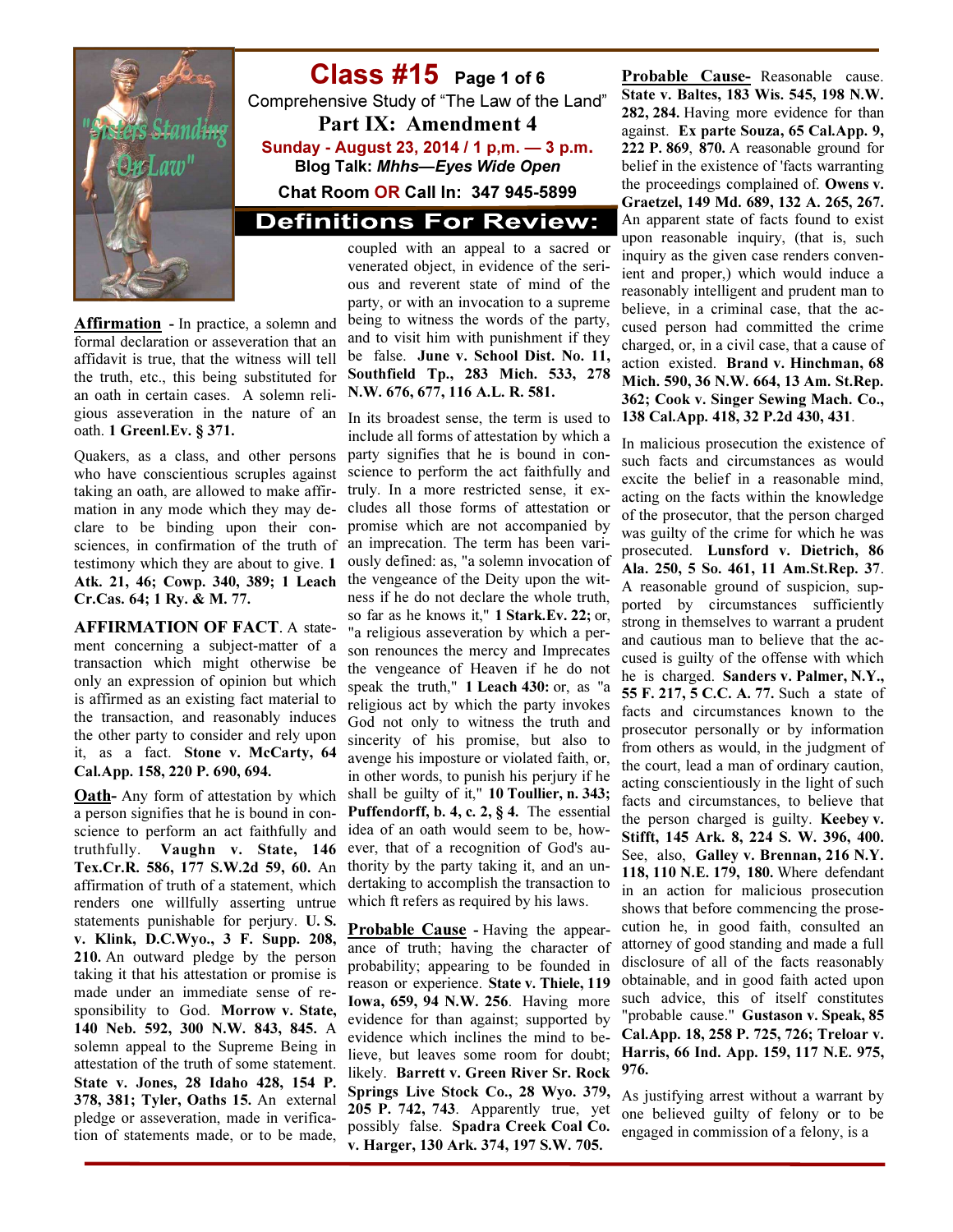

 $Class$   $#15$  Page 2 of 6 Comprehensive Study of The Law of the Land Part IX: Amendment 4 Sunday, August 23, 2014 1 p,m. — 3 p.m Blog Talk: Mhhs—Eyes Wide Open Chat Room OR Call In: 347 945-5899

belief fairly arising out of facts and cir-"right" is well defined as "a capacity re-Day v. U. S., C.C.A.Neb., 37 F.2d 80, 81.

For search warrant means reasonable ground of suspicion, supported by circumstances sufficiently strong to warrant cautious man in believing party is guilty of offense charged. Shore v. U. S., 49 F.2d 519, 521, 60 App.D. C. 137.

For arrest which must be shown *as* justification by defendants in action for false imprisonment is reasonable ground of suspicion supported by circumstances sufficient in themselves to warrant cautious man in believing accused to be guilty, but does not depend on actual state of case in point of fact, as it may turn out upon legal investigation, but on knowledge of facts which would be sufficient to induce reasonable belief in truth of accusation. Christ v. McDonald, 152 Or. 494, 52 P.2d 655, 658.

**Rights**— As a noun, and taken in an abstract sense, justice, ethical correctness, or consonance with the rules of law or the principles of morals. In this signification it answers to one meaning of the Latin "jus," and serves to indicate law in the abstract, considered as the foundation of all rights, or the complex of underlying moral principles which impart the character of justice to all positive law, or from him, or not in his possession. In this give it an ethical content.

As a noun, and taken in a *concrete* sense, a power, privilege, faculty, or demand, inherent in one person and incident upon another. "Rights" are defined generally as "powers of free action." And the primal rights pertaining to men are undoubtedly enjoyed by human beings purely as such, being grounded in personality, and existing antecedently to their recognition by positive law. But leaving the abstract scope is clear, settled, and determinate, or moral sphere, and giving to the term a is vague and unfixed. juristic content, a

cumstances known to officer that a party siding in one man of controlling, with the is engaged in commission of a crime. assent and assistance of the state, the actions of others." Holl. Jur. 69.

> The noun substantive "a right" signifies that which jurists denominate a "faculty ;" that which resides in a determinate person, by virtue of a given law, and which avails against a person (or answers to a duty lying on a person) other than the person in whom it resides. And the noun substantive "rights" is the plural of the noun. substantive "a right." used as an adjective, is equivalent to the adjective "just." as the adverb "rightly" is when used as the abstract name corresponding to the adjective "right," the noun substantive "right" is synonymous with the noun substantive "justice." Aust.Jur. § 264, not.

> In a narrower signification, an interest or title in an object of property; a just and legal claim to hold, use, or enjoy it, or to convey or donate it, as he may please. See Co. Litt. 345a. The term "right," in civil society, is defined to mean that which a man is entitled to have, or to do, or to receive from others within the limits prescribed by law. Atehison & N. R. Co. v. Baty, 6 Neb. 40, 29 Am.Rep. 356.

That which one person ought to have or receive from another, it being withheld sense "right" has the force of "claim," and is properly expressed by the Latin "jus." Lord Coke considers this to be the proper signification of the word, especially in writs and pleadings, where an estate is turned to a right; as by discontinuance, disseisin, etc. Co. Litt. 345a. See, also, Droit; Jus; Recht. Classification Rights may be described as perfect or imperfect, according as their action or

Rights are either in personam or in rem. A. right in personam is one which imposes an obligation on a definite person. A right in rem is one which imposes an obligation on persons generally; 1. e., either on all the world or on all the world except certain determinate persons. Thus, if I am entitled to exclude all persons from a given piece of land, I have a right in rem in respect of that land; and, if there are one or more persons, A., B., and C., whom I am not entitled to exclude from it, my right is still a right in rem.

Rights may also be described as either primary .or secondary. Primary rights are those which can be created without reference to rights already existing. Secondary rights can only arise for the purpose of protecting or enforcing primary rights. They are either preventive (protective) or remedial (reparative.)

But the expression "right," when it is *Preventive* or *protective secondary* rights equivalent to the adverb "justly." And, cial when they require the assistance -of a exist in order to prevent the infringement or loss of primary rights. They are judicourt of law for their enforcement, and extrajudicial when they are capable of being exercised by the party himself. Remedial or reparative secondary rights are also eitheir judicial or extrajudicial. They may further be divided into (1) rights of restitution or restoration, which entitle the person injured to be replaced in his original position; (2) rights of enforcement, which entitle the person injured to the performance of an act by the person bound; and (3) rights of satisfaction or compensation.

> With respect to the ownership of external objects of property, rights may be classed as absolute and qualified. An absolute right gives to -the person in whom it inheres the uncontrolled dominion over the object at all times and for all purposes. A qualified right gives the possessor a right to the object for certain purposes or under certain circumstances only. Such is the right of a bailee to recover the article bailed when it has been unlawfully taken from him by a stranger.

> Rights are also either legal or equitable. The former is the case where the person seeking to enforce the right for his own benefit has the legal title and a remedy at law. The latter are such as are enforceable only in equity; as, at the suit of cestui que trust.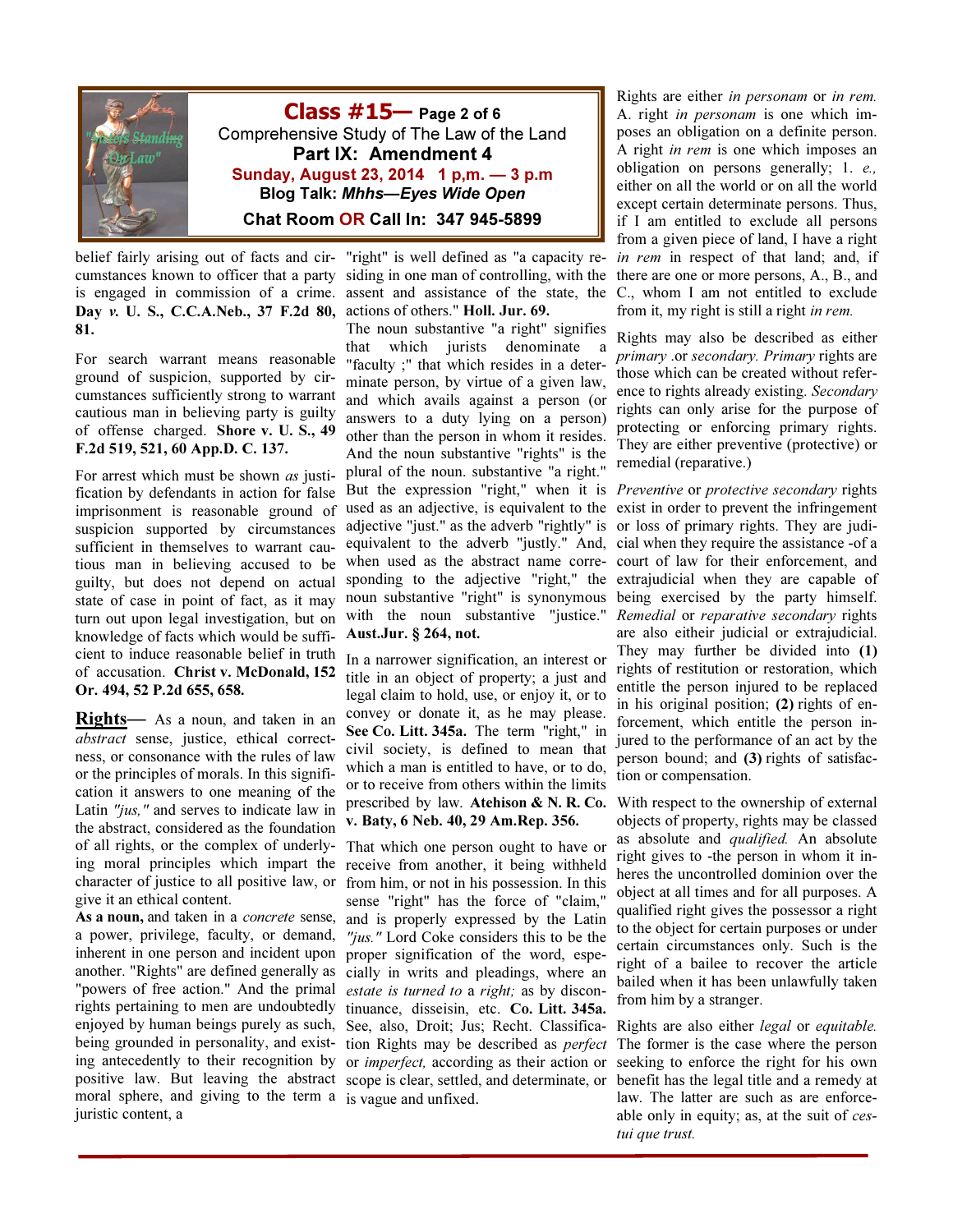

Class #15— Page 3of 6 Comprehensive Study of The Law of the Land Part IX: Amendment 4 Sunday, August 23, 2014 1 p,m. — 3 p.m Blog Talk: Mhhs—Eyes Wide Open Chat Room OR Call In: 347 945-5899

### Constitutional Law

with respect to the constitution of civil society. Thus, according to Blackstone, "the rights of persons, considered in their natural capacities, are of two sorts, absolute and *relative*; absolute, which are v. Railroad Co., C.C.Iowa, 37 F. 498, 3 such as appertain and belong to particular L.R.A. 554; State v. Powers, 51 N.J.L. men, merely as individuals or single persons; relative, which are incident to them as members of society, and standing in various relations to each other." 1 Bl. Comm. 123. Johnson v. Johnson, 32 Ala. 637; People v. Berberrich, 20 Barb, (N. Y.) 224.

Rights are also classified in constitutional law as natural, civil, and political, to which there is sometimes added the class of "personal rights."

of the nature of man and depend upon personality, as distinguished from such as are created by law and depend upon civilized society; or they are those which are plainly assured by natural law (Borden v. State, 11 Ark. 519, 44 Am.Dec. 217); or present physical, moral, social, and religious characteristics of man, he must be invested with, and which he ought to have realized for him in a jural society, in order to fulfill the ends to which his nature calls him. 1 Woolsey, Polit. Science, p. 26. Such are the rights of life, liberty, privacy, and good reputation. See Black, Const. Law (3d Ed.) 523.

Civil rights are such as belong to every citizen of the state or country, or, in a wider sense, to all its inhabitants, and are not connected with the organization or administration of government. They include the rights of property, marriage, protection by the laws, freedom of contract, trial by jury, etc. Winnett v. Adams, 71 Neb. 817, 99 N.W. 681. Or, as otherwise defined, civil rights are rights appertaining to a person in virtue of his citizenship in a state or community. Rights capable of being enforced or re-

There is also a classification of rights, plied to certain rights secured to citizens dressed in a civil action. Also a term apof the United States by the thirteenth and fourteenth amendments to the constitution, and by various acts of congress made in pursuance thereof. State of Iowa 432, 17 A. 969.

> Political rights consist in the power to participate, directly or indirectly, in the establishment or administration of government, such as the right of citizenship, that of suffrage, the right to hold public office, and the right of petition. Black Const. Law (3d Ed.) 524; Winnett v. Adams, 71 Neb. 817, 99 N.W. 681.

Natural rights are those which grow out mean the right of personal security, com-Personal rights is a term of rather vague import, but generally it may be said to prising those of life, limb, body, health, reputation, and the right of personal liberty.

### As an Adjective

those which, by fair deduction from the rules of positive law. It is the opposite of The term "right" means just, morally correct, consonant with ethical principles or wrong, unjust, illegal.

#### Old English Law

The term denoted an accusation or charge of crime. Fitzh. Nat. Brev. 66 F.

### Other Compound and Descriptive Terms

Base right. In Scotch law, a subordinate right; the right of a subvassal in the lands held by him.

Secure– To give security; to assure of payment, performance, or indemnity; to guaranty or make certain the payment of a debt or discharge of an obligation. Ex parte Reynolds, 52 Ark. 330, 12 S.W. 570. One "secures" his creditor by giving him a lien, mortgage, pledge, or other security, to be used in case the debtor fails to make payment.

 Also, not exposed to danger; safe; so strong, stable or firm as to insure safety.

Wenzel & Henoch Const. Co. v. Industrial Commission, 202 Wis. 595, 233 N.W. 777, 779.

Seizures– To take possession of forcibly, to grasp, to snatch, or to put in possession. Hardie v. State, 140 Tex.Cr.R. 368, 144 S.W.2d 571, 575.

### Law of Copyholds

 Seizure is where the lord of copyhold lands takes possession of them in default of a tenant. It is either seizure *quousque* or absolute seizure.

#### Practice

 The act performed by an officer of the law, under the authority and exigence of a writ, in taking into the custody of the law the property, real or personal, of a person against whom the judgment of a competent court has passed, condemning him to pay a certain sum of money, in order that such property may be sold, by authority and due course of law, to satisfy the judgment. Or the act of taking possession of goods in consequence of a violation of public law. Carey v. Insurance Co., 54 N.W. 18, 84 Wis. 80, 20 L.R.A. 267, 36 Am.St. Rep. 907.

 Seizure, even though hostile, is not necessarily capture, though such is its usual and probable result. The ultimate act or adjudication of the state, by which the seizure has been made, assigns the proper and conclusive quality and denomination to the original proceeding. A condemnation asserts a capture ab inittio; an award of restitution pronounces upon the act as having been not a valid act of capture, but an act of temporary seizure only. Appleton v. Crowninshield, 3 Mass. 443.

Unreasonable– Irrational; foolish; unwise; absurd; silly; preposterous; senseless; stupid. Southern Kansas State Lines Co. v. Public Service Commission, 135 Kan. 657, 11 P.2d 985, 987. Not reasonable; immoderate; exorbitant. Cass v. State, 124 Tex.Cr.R. 208, 61 S.W.2d 500. Capricious; arbitrary; confiscatory. Harris v. State Corporation Commission, 46 N.M. 352, 129 P.2d 323, 328.

**Violation**  $\text{[ed]}$  **–** Injury; infringement; breach of right, duty or law; ravishment; seduction. The statute 25 Edw. III. St. 5, c. 2, enacts that any person who shall violate the king's companion shall be guilty of high treason.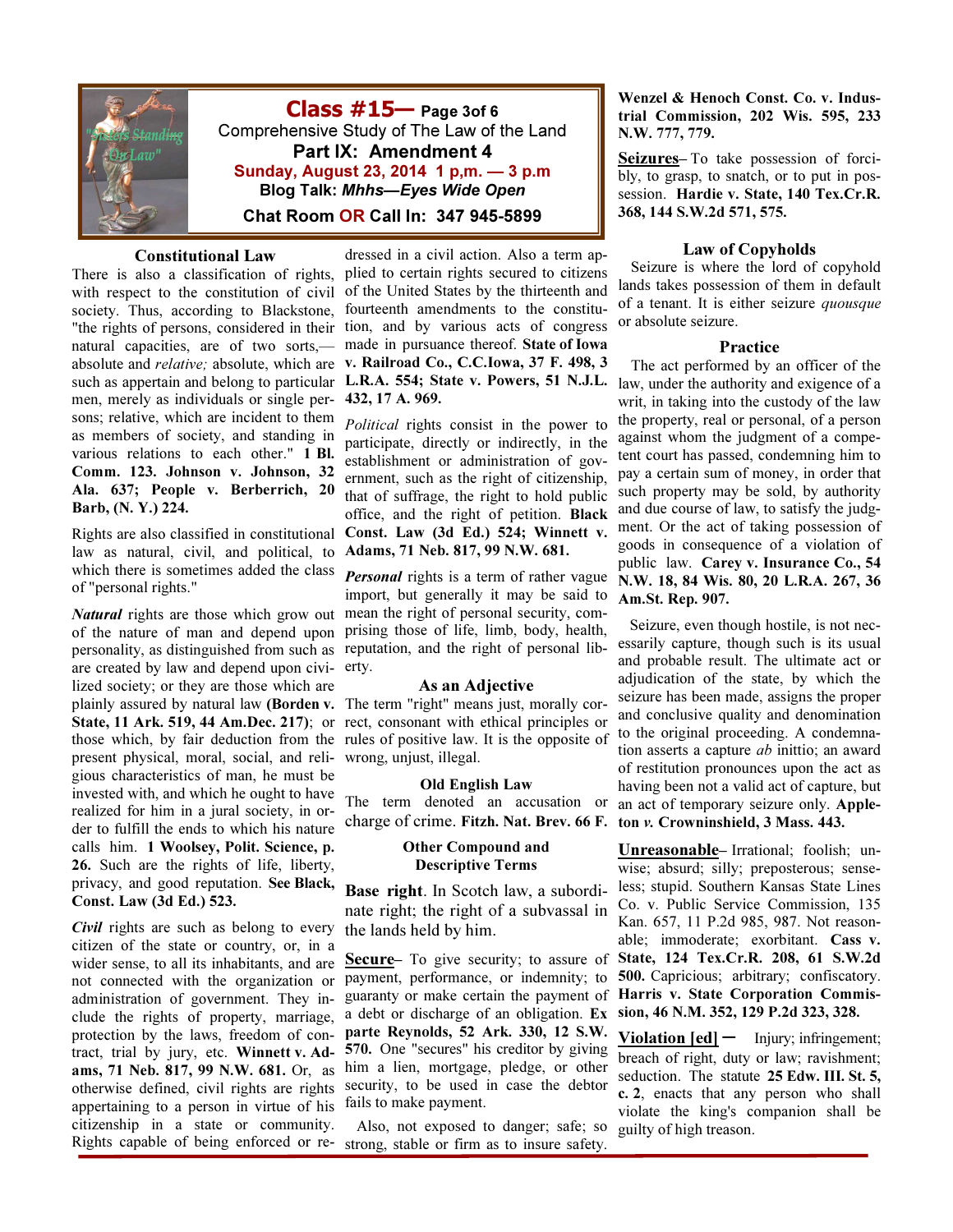

Class #15— Page 4 of 6 Comprehensive Study of The Law of the Land Part IX: Amendment 4 Sunday, August 23, 2014 1 p,m. — 3 p.m Blog Talk: Mhhs—Eyes Wide Open Chat Room OR Call In: 347 945-5899

Warrants- v. In contracts. To engage or in relation to the subject-matter, is, or 238 P. 316, 328. shall be, as it is represented to be.

property sold, by an express covenant to that effect in the deed of conveyance. To possession undisturbed.

**Warrant,**  $n$ **.** 1. A writ or precept from a competent authority in pursuance of law, directing the doing of an act, and addressed to an officer or person competent to do the act, and affording him protection from damage, if he does it. People v. Wood, 71 N.Y. 376.

2. Particularly, a writ or precept issued by a magistrate, justice, or other competent authority, addressed to a sheriff, constable, or other officer, requiring him to arrest the body of a person therein named, and bring him before the magistrate or court, to answer, or to be examined, touching some offense which he is charged with having committed. See People v. Baxter, City Ct., 32 N.Y.S.2d 325, 327. See, also, Bench-Warrant; Search-Warrant.

3. An order by which the drawer authorizes one person to pay a particular sum of money. Shawnee County v. Carter, 2 Kan. 130.

4. An authority issued to a collector of taxes, empowering him to collect the taxes extended on the assessment roll, and to make distress and sale of goods or land in default of payment.

5. A command of a council, board, or official whose duty it is to pass upon the validity and determine the amount of a claim against the municipality, to the treasurer to pay money out of any funds in the municipal treasury, which are or may become available for the purpose specified, to a designated person whose claim therefor has been duly adjusted and allowed. Roe v. Roosevelt Water Conservation Dist.,

41 Ariz. 197, 16 P.2d 967, 970; State v.

promise that a certain fact or state of facts, State Board of Examiners, 74 Mont 1,

In conveyancing. To assure the title to that  $a$  bond is a "negotiable instrument", stipulate by an express covenant that the would be were it in the hands of the origititle of a grantee shall be good, and his nal payee, which is not the case with a A "warrant" differs from a "bond" in whereas a warrant is nonnegotiable and is subject at all times to the defenses it negotiable bond. Adams v. McGill, Tex.Clv.App., 146 S.W.2d 332, 334.

> 6. In England, a dividend warrant or coupon. See Coupons.

> Coupons. Interest and dividend certificates; also those parts of a commercial instrument which are to be *cut*, and which are evidence of something connected with the contract mentioned in the instrument. They are generally attached to certificates of loan, where the interest is payable at particular periods, and, when the interest is paid, they are cut off and delivered to the payer. Wharton. Toon v. Wapinitia Irr. Co., 117 Or. 374, 243 P. 554, 556.

> In England, they are known as warrants or dividend warrants, and the securities to which they belong, debentures: 13 C.B. 372.

> Coupons are written contracts for the payment of a definite sum of money on a given day, and being drawn and executed in a form and mode for the purpose, that they may be separated from the bonds and other instruments to which they are usually attached, it is held that they are negotiable and that a suit may be maintained on them without the necessity of producing the bonds. Each matured coupon upon a negotiable bond is a separable promise, distinct from the promises to pay the bonds or the other coupons, and gives rise to a separate cause of action. Aurora v. West, 7 Wall. 88, 19 L.Ed. 42. Haven v. Depot Co., 109 Mass. 88; Thompson v. Perrine, 106 U.S. 589, 1 S.Ct. 564, 27 L.Ed. 298.

## Reminder Notes for Future Classes:

State - A People permanently occupying a fixed territory, bound together by common-law, habits, and custom into one body politic exercising, through the medium of an organized government, independent sovereignty and control over all persons and things within its boundaries, capable of making war and peace and of entering into international relations with other communities of the globe. Black's Law Dictionary  $4^{th}$  Edition

## Parties to the Constitution – United States:

1. Moors – Supreme Authority, and

2. Union [United] States of America – Europeans, the People adopted into the Nation.

Status – The etymology of the word state comes from the latin "Status" – stare – to stand; Status – manner of standing, attitude, position, carriage, manner, dress, apparel; and other senses.

All legislative powers herein granted shall be vested in a Congress of the United States - Moors, which shall consist-[stands together with] of a Senate and House of Representatives – [members elected from the Union States]

### The 3 Great Departments of Government:

 $\triangle$  Legislative – pass law – this is appropriate if you comprehend that the Moors make up the United States and only the sovereign of the land can make any laws.

 $\triangle$  **Executive** – approve and execute the laws that have been passed.

• **Judicial** – expound and enforce the laws that have been passed.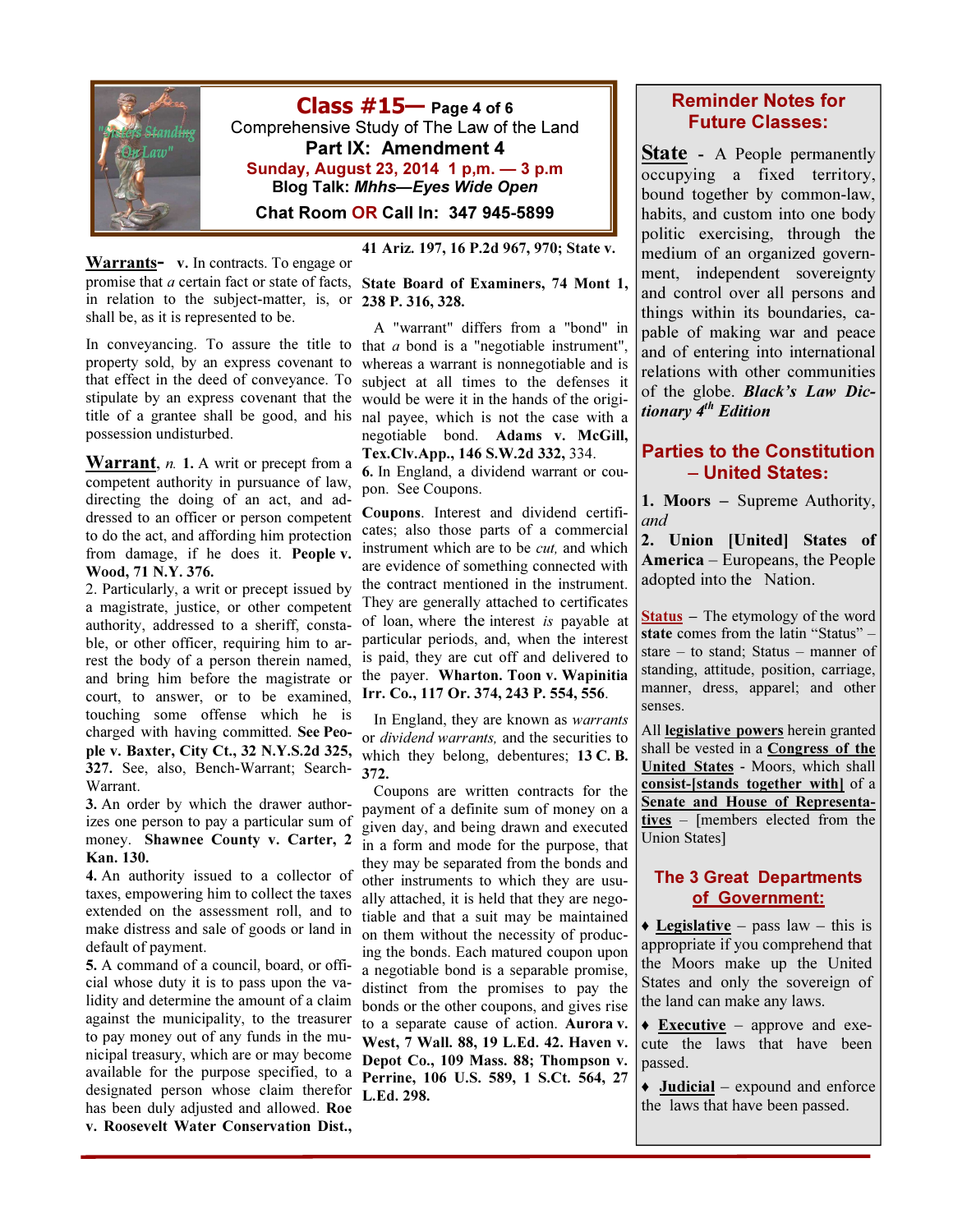# 9 Lawful Questions:

- 1. Who does the  $4<sup>th</sup>$  Bill of Right (Amendment) secure?
- 2. What of the People' is secured by the  $4<sup>th</sup>$  Amendment?
- 3. What are the People secured against?
- 4. What must first be obtained in order to by pass the  $4<sup>th</sup>$ Bill of Rights? Give an example?
- 5. In order for the  $4<sup>th</sup>$  Bill of Rights to be effective what must be included? From who?
- 6. Who cannot utilize the  $4<sup>th</sup>$  Bill of Rights? Why?
- 7. If they use the  $4<sup>th</sup>$  Bill of Rights is used against the People what is that called?
- 8. What MUST be described in the warrant?
- 9. When MUST the warrant be obtained?

### Group Discussion Question

The purpose of the 4<sup>th</sup> Bill of Rights is to secure People from who and overall assure them of what?

### Supreme Laws for Review:

Section 1 the right of the people to be secure.

"...and it is the duty of the courts to be watchful for the constitutional rights of the citizen, and against any stealthy encroachments thereon." Byars v. U.S., 273 US 28 (1927)

" The permissibility of a particular law enforcement practice is judged by balancing its intrusion on the individual's Fourth Amendment interests against its promotion of legitimate governmental interests." Delaware v. Prouse, 99 S.Ct. at 1396.

"The Fourth Amendment is to be construed in the light of what was deemed an unreasonable search and seizure when it was adopted, and in a manner which will conserve public interests as well as the interests and rights of individual citizens." Carroll v. U.S. 267 US 132, 149.

"Stopping an automobile and detaining its occupants constitute a "seizure" within meaning of the Fourth Amendments, even though purpose of stop is limited and resulting detention is quite brief."Delaware v. Prouse, 440 US 648,

"Where property or evidence has been obtained through unconstitutional search and seizure, failure to return the same and to suppress the evidence learned thereby constitutes reversible error. - Boyd v. United States, 116 US 616; Weeks v. United States, 232 US 383; Silverthorne Lumber Co. v. United States, 251 US 385; Gouled v. United States, 255 US 298; Amos v. United States, 255 US 313.

"When officers detained defendant for the purpose of requiring him to identify himself, they performed a "seizure" of his person subject to the requirements of the Fourth Amendment." Brown v. Texas, 443 US at 47).



DeFillipo 443 US at 45

 $Class$ #15 – Page 5 of 6 Comprehensive Study of The Law of the Land Part IX: Amendment 4 Sunday August 23rd 1—3 p.m. Blog Talk: MHHS Eyes Wide Open

Chat Room OR Call In: 347 945-5899

## **Concluding Lawful Perspective:**

"The essential purpose of the proscriptions of the Fourth Amendment is to impose a standard of "reasonableness"\* upon the exercise of discretion by government officials, including law enforcement agents, in order 'to safeguard the privacy and security of individuals against arbitrary invasions..."\*\* Delaware v. Prouse, 99 S.Ct. at 1396. \* See Marshall v. Barlows Inc., 436 US 307, 315, 98 S.Ct. 1816, 1822 (1978); U.S. v. Brignoni-Ponce, 422 US 873, 878, 95 S.Ct. 2574, 2578, 45 L.Ed.2d 607 (1975); Cady v. Dombrosky, 413 US 433, 439, 93 S.Ct. 2523, 2527, 37 L.Ed.2d 706 (1973); Terry v. Ohio, 392 US 1, 20-21, 88 S.Ct. 1868, 1879, 20 L.Ed.2d 889 (1968); Chambers v. Maroney 399 US 42, 51 "In sum then, individuals accosted by police on the basis merely of reasonable suspicion have a right not to be searched, a right to remain silent, and, as a corollary, a right not to be searched if they choose to remain silent. Justices Brennan, Marshall and Stevens dissenting in Michigan v.

## **Next Class:**

An Analysis of "The Spirit of the Supreme Law of the Land" Part X –5th Bill of Rights of the American Constitution 1791.

### Hint:

1906: Hale v. Henkel, 201 U.S. 43. Defined the distinction between natural persons and corporations as it pertains to 5th Amendment protections within the U.S. Constitution.

"...we are of the opinion that there is a clear distinction in this particular between an individual and a corporation, and that the latter has no right to refuse to submit its books and papers for an examination at the suit of the state. The individual may stand upon his constitutional rights as a citizen. He is entitled to carry on his private business in his own way. His power to contract is unlimited. He owes no duty to the state or to his neighbors to divulge his business, or to open his doors to an investigation, so far as it may tend to criminate him. He owes no such duty to the state, since he receives nothing therefrom, beyond the protection of his life and property. His rights are such as existed by the law of the land long antecedent to the organization of the state, and can only be taken from him by due process of law, and in accordance with the Constitution. Among his rights are a refusal to incriminate himself, and the immunity of himself and his property from arrest or seizure except under a warrant of the